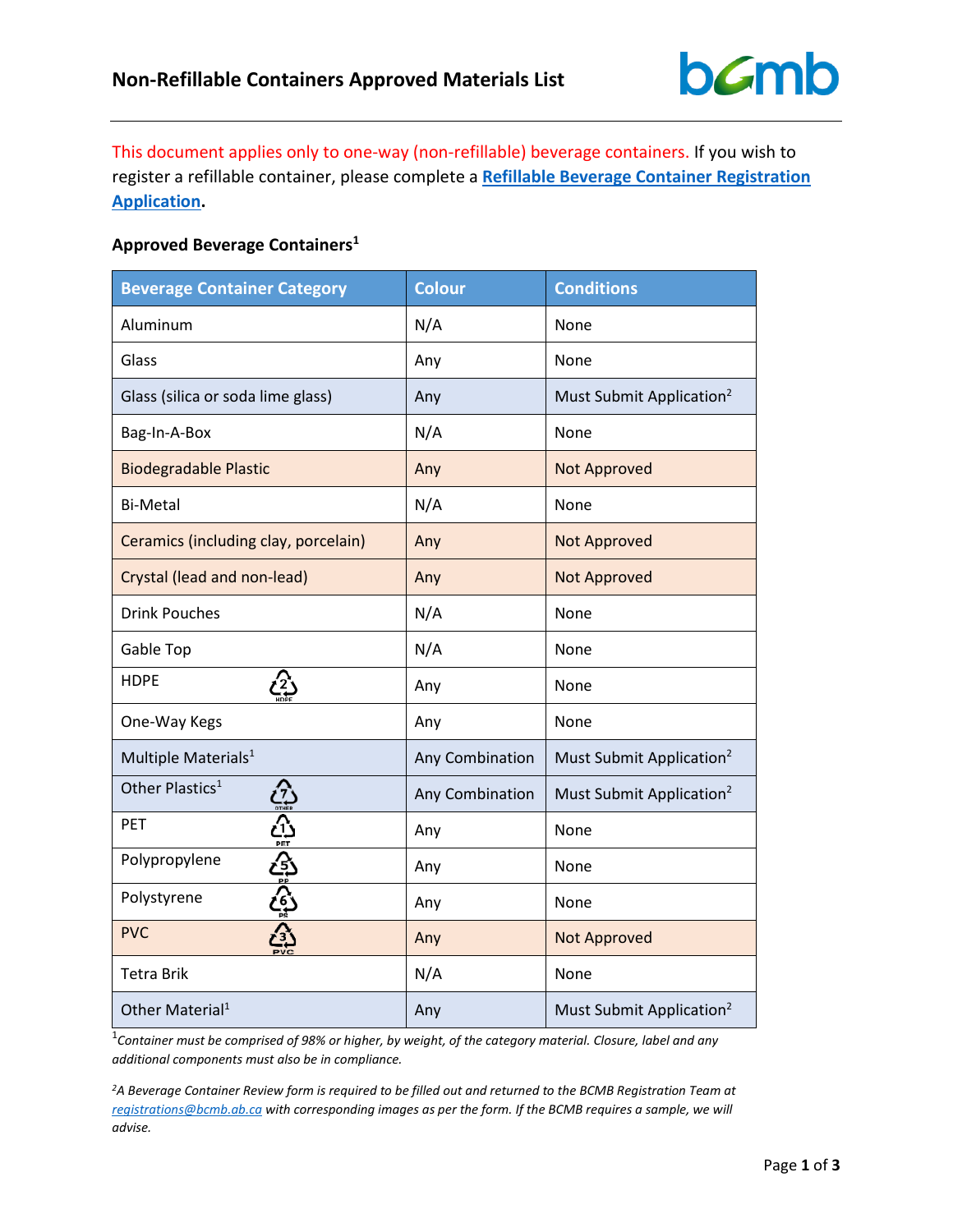

## **Approved Label Material**

| <b>Label Material</b>               | <b>Conditions</b>                          |
|-------------------------------------|--------------------------------------------|
| <b>Applied Ceramic</b>              | Must Submit Application <sup>2</sup>       |
| Etched (no additional materials)    | <b>None</b>                                |
| <b>Glue Applied Paper</b>           | Depends on Container Material <sup>3</sup> |
| <b>Glue Applied Plastic</b>         | Depends on Container Material <sup>3</sup> |
| <b>PVC Labeling</b>                 | <b>Not Approved</b>                        |
| Shrink-Wrap                         | Must Submit Application <sup>2</sup>       |
| Standard Digital Image on Container | None                                       |
| <b>Vinyl Labeling</b>               | <b>Not Approved</b>                        |
| Any Other                           | Must Submit Application <sup>2</sup>       |

*\*Note: Label cannot be removed as part of closure.*

*2A Beverage Container Review form is required to be filled out and returned to the BCMB Registration Team at [registrations@bcmb.ab.ca](mailto:registrations@bcmb.ab.ca) with corresponding images as per the form. If the BCMB requires a sample, we will advise.* 

*3Certain container materials with certain labeling materials cannot be recycled due to the labeling material effecting the containers recyclability. If you are unsure whether your container meets compliance, please fill out a Beverage Container Review form and send to [registrations@bcmb.ab.ca](mailto:registrations@bcmb.ab.ca) with corresponding images. If the BCMB requires a sample, we will advise.*

*Continued next page….*